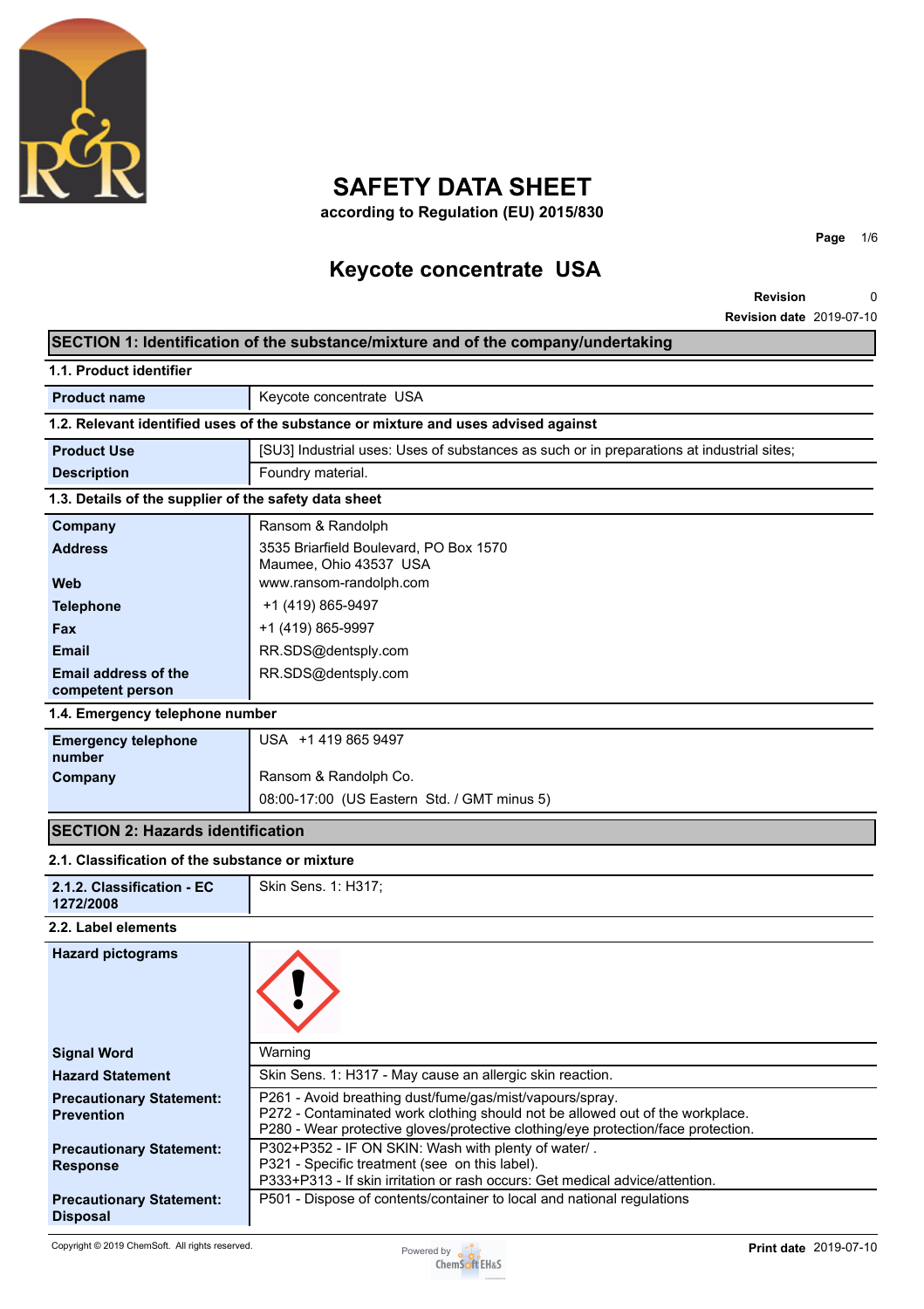|                                                            | <b>Revision date 2019-07-10</b>                                                               |
|------------------------------------------------------------|-----------------------------------------------------------------------------------------------|
| 2.3. Other hazards                                         |                                                                                               |
| <b>Other hazards</b>                                       | Avoid breathing dust/fume/gas/mist/vapours/spray.                                             |
| <b>Further information</b>                                 |                                                                                               |
|                                                            | Not applicable. PBT and vPvB assessment.                                                      |
| <b>SECTION 3: Composition/information on ingredients</b>   |                                                                                               |
|                                                            |                                                                                               |
|                                                            |                                                                                               |
| <b>SECTION 4: First aid measures</b>                       |                                                                                               |
| 4.1. Description of first aid measures                     |                                                                                               |
| <b>Inhalation</b>                                          | Move the exposed person to fresh air.                                                         |
| Eye contact                                                | Rinse immediately with plenty of water for 15 minutes holding the eyelids open.               |
| <b>Skin contact</b>                                        | Wash with soap and water.                                                                     |
| Ingestion                                                  | Drink 1 to 2 glasses of water. DO NOT INDUCE VOMITING.                                        |
|                                                            | 4.2. Most important symptoms and effects, both acute and delayed                              |
| <b>Inhalation</b>                                          | May cause irritation to respiratory system.                                                   |
| Eye contact                                                | May cause irritation to eyes.                                                                 |
| <b>Skin contact</b>                                        | May cause irritation to skin.                                                                 |
| Ingestion                                                  | May cause irritation to mucous membranes.                                                     |
|                                                            | 4.3. Indication of any immediate medical attention and special treatment needed               |
| <b>Inhalation</b>                                          | Seek medical attention if irritation or symptoms persist.                                     |
| Eye contact                                                | Seek medical attention if irritation or symptoms persist.                                     |
| <b>Skin contact</b>                                        | Seek medical attention if irritation or symptoms persist.                                     |
| Ingestion                                                  | Seek medical attention if irritation or symptoms persist.                                     |
| <b>SECTION 5: Firefighting measures</b>                    |                                                                                               |
| 5.1. Extinguishing media                                   |                                                                                               |
|                                                            | Use extinguishing media appropriate to the surrounding fire conditions.                       |
| 5.2. Special hazards arising from the substance or mixture |                                                                                               |
|                                                            | Burning produces irritating, toxic and obnoxious fumes.                                       |
| 5.3. Advice for firefighters                               |                                                                                               |
|                                                            | Self-contained breathing apparatus. Wear suitable protective clothing.                        |
| <b>SECTION 6: Accidental release measures</b>              |                                                                                               |
|                                                            | 6.1. Personal precautions, protective equipment and emergency procedures                      |
|                                                            | Wear suitable protective equipment.                                                           |
| 6.2. Environmental precautions                             |                                                                                               |
|                                                            | Do not allow product to enter drains.                                                         |
|                                                            | 6.3. Methods and material for containment and cleaning up                                     |
|                                                            | Absorb with inert, absorbent material. Transfer to suitable, labelled container.              |
| 6.4. Reference to other sections                           |                                                                                               |
|                                                            | See section [2, 8 & 13] for further information.                                              |
|                                                            |                                                                                               |
| <b>SECTION 7: Handling and storage</b>                     |                                                                                               |
| 7.1. Precautions for safe handling                         |                                                                                               |
|                                                            | Avoid contact with eyes and skin. Ensure adequate ventilation of the working area. Wash hands |

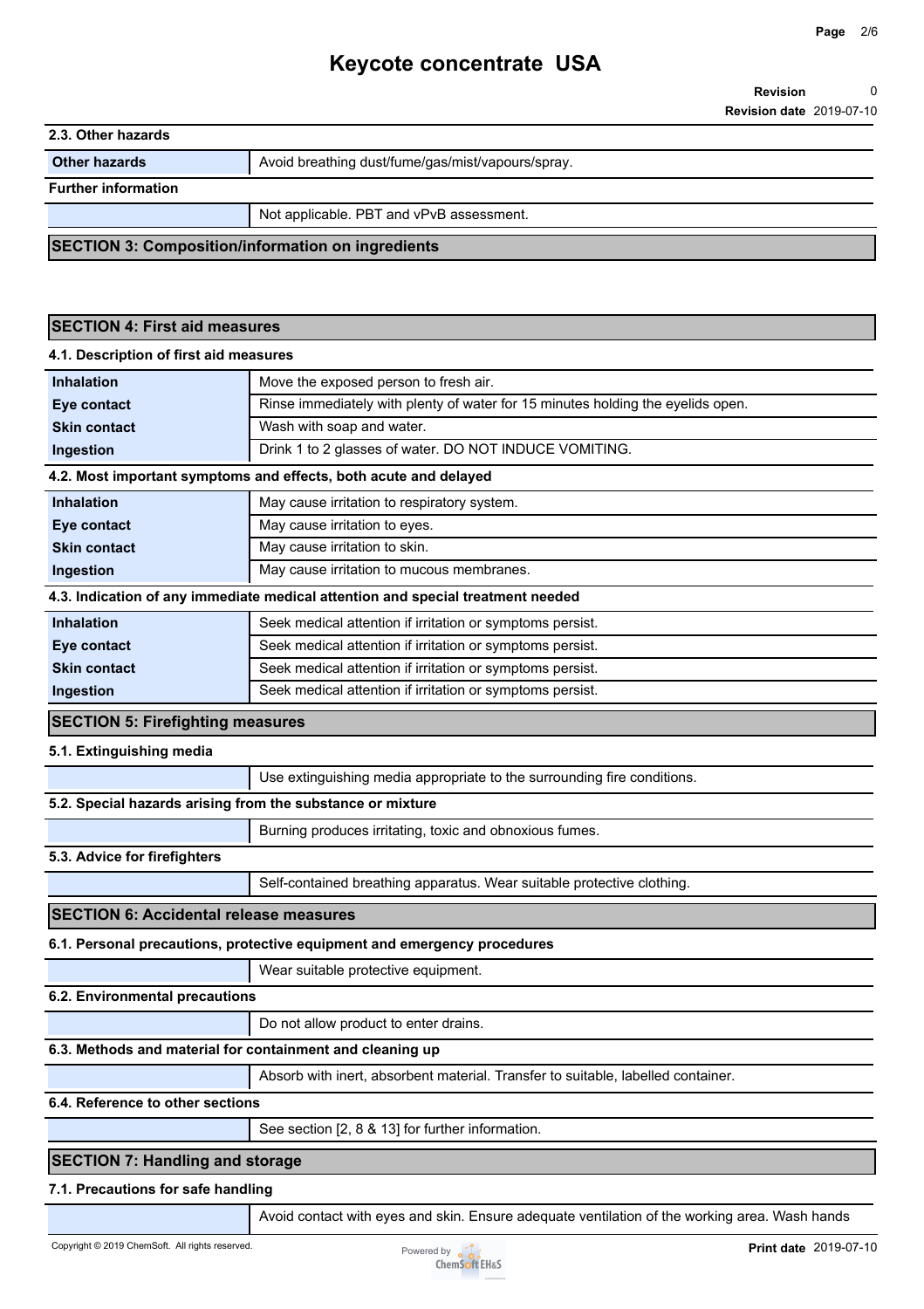### **7.1. Precautions for safe handling**

|                                                         | after handling the product.                                                                        |
|---------------------------------------------------------|----------------------------------------------------------------------------------------------------|
|                                                         | 7.2. Conditions for safe storage, including any incompatibilities                                  |
|                                                         | Do NOT allow to freeze. Keep in a cool, dry, well ventilated area. Keep containers tightly closed. |
| 7.3. Specific end use(s)                                |                                                                                                    |
|                                                         | Foundry material.                                                                                  |
| <b>SECTION 8: Exposure controls/personal protection</b> |                                                                                                    |
| 8.1. Control parameters                                 |                                                                                                    |
|                                                         | Ensure adequate ventilation of the working area.                                                   |
| 8.2. Exposure controls                                  |                                                                                                    |
|                                                         |                                                                                                    |
| 8.2.1. Appropriate                                      | Ensure adequate ventilation of the working area.                                                   |

| engineering controls          |                                                       |
|-------------------------------|-------------------------------------------------------|
| 8.2.2. Individual protection  | Apron (Plastic or rubber).                            |
| measures                      |                                                       |
| Eye / face protection         | In case of splashing, wear:. Approved safety goggles. |
| <b>Skin protection -</b>      | Wear suitable gloves.                                 |
| <b>Handprotection</b>         |                                                       |
| <b>Respiratory protection</b> | Not normally required.                                |

### **SECTION 9: Physical and chemical properties**

#### **9.1. Information on basic physical and chemical properties**

| Appearance Liquid                           |                                |
|---------------------------------------------|--------------------------------|
| <b>Colour</b> Yellow                        |                                |
|                                             | $pH$ 3.8 - 4.8                 |
| Freezing Point $\approx 3$ °C               |                                |
| Initial boiling point 89 °C                 |                                |
|                                             | Flash point Not applicable.    |
| Evaporation rate Not applicable.            |                                |
| Flammability (solid, gas) Not applicable.   |                                |
| Vapour pressure   9.55                      |                                |
| Vapour density   Not applicable.            |                                |
| Relative density 1.05                       |                                |
|                                             | Fat Solubility Not applicable. |
| Partition coefficient Not applicable.       |                                |
| Autoignition temperature Not applicable.    |                                |
|                                             | Viscosity   Not applicable.    |
| <b>Oxidising properties</b> Not applicable. |                                |

#### **9.2. Other information**

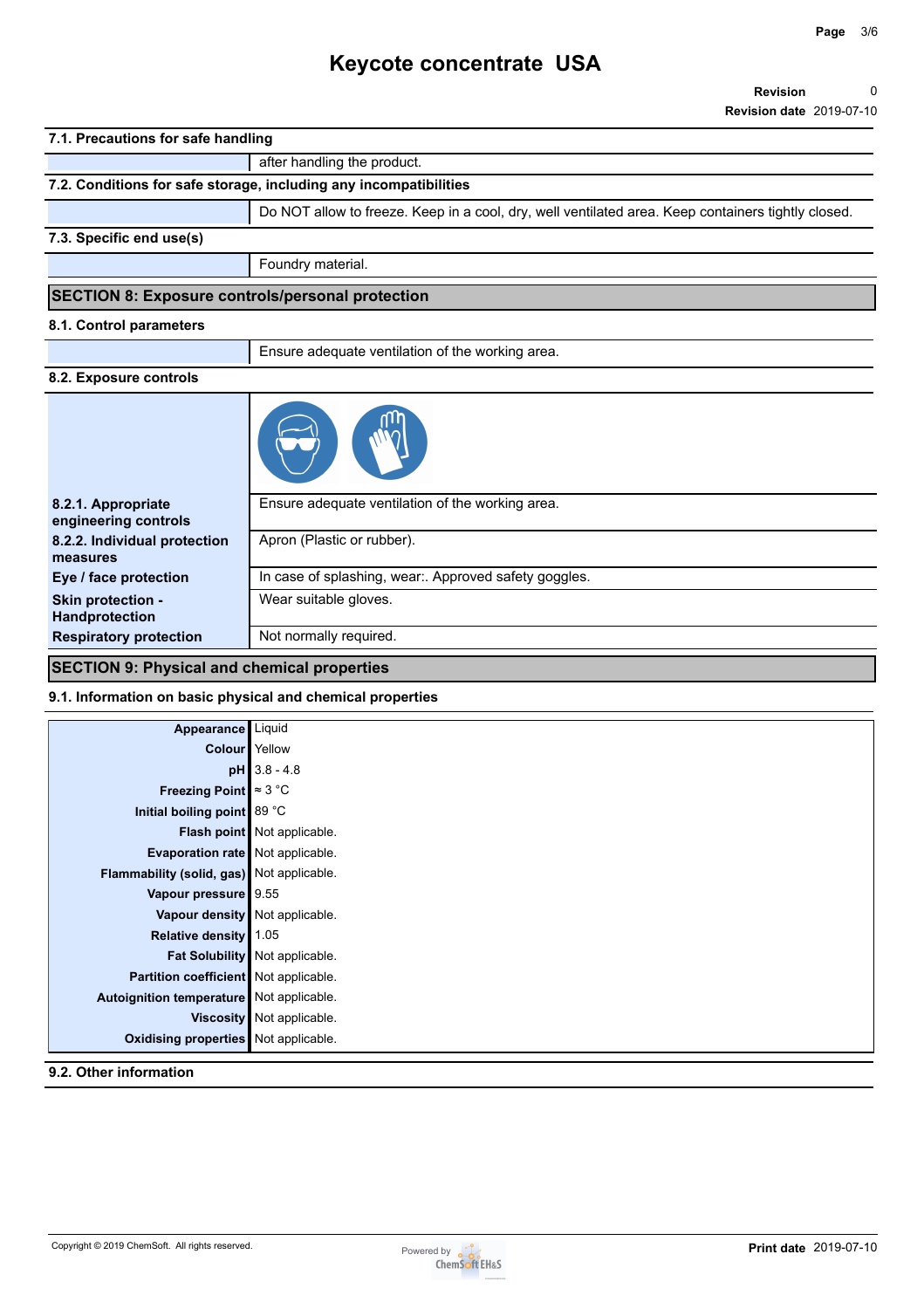### **9.2. Other information**

|                                       | <b>Conductivity</b> Not applicable. |
|---------------------------------------|-------------------------------------|
| Surface tension Not applicable.       |                                     |
|                                       | Gas group Not applicable.           |
| Benzene Content Not applicable.       |                                     |
|                                       | Lead content Not applicable.        |
| VOC (Volatile organic Not applicable. |                                     |
| compounds)                            |                                     |

#### **SECTION 10: Stability and reactivity**

#### **10.1. Reactivity**

|                                              | Not applicable.                          |  |
|----------------------------------------------|------------------------------------------|--|
| 10.2. Chemical stability                     |                                          |  |
|                                              | Stable under normal conditions.          |  |
| 10.3. Possibility of hazardous reactions     |                                          |  |
|                                              | No Significant Hazard.                   |  |
| 10.4. Conditions to avoid                    |                                          |  |
|                                              | Direct sunlight. Do NOT allow to freeze. |  |
| 10.5. Incompatible materials                 |                                          |  |
|                                              | Sodium chloride.                         |  |
| 10.6. Hazardous decomposition products       |                                          |  |
|                                              | None.                                    |  |
| <b>SECTION 11: Toxicological information</b> |                                          |  |
| 11.1. Information on toxicological effects   |                                          |  |

| <b>Acute toxicity</b>            | Based on available data, the classification criteria are not met. |
|----------------------------------|-------------------------------------------------------------------|
| <b>Skin corrosion/irritation</b> | May cause irritation to skin.                                     |
| Serious eye damage/irritation    | May cause irritation to eyes.                                     |
| <b>Respiratory or skin</b>       | Based on available data, the classification criteria are not met. |
| sensitisation                    |                                                                   |
| <b>Germ cell mutagenicity</b>    | Based on available data, the classification criteria are not met. |
| Carcinogenicity                  | Based on available data, the classification criteria are not met. |
| <b>Reproductive toxicity</b>     | Based on available data, the classification criteria are not met. |
| <b>STOT-single exposure</b>      | Based on available data, the classification criteria are not met. |
| <b>STOT-repeated exposure</b>    | Based on available data, the classification criteria are not met. |
| <b>Aspiration hazard</b>         | Based on available data, the classification criteria are not met. |
| <b>Repeated or prolonged</b>     | May cause irritation to skin.                                     |
| exposure                         |                                                                   |

#### **11.1.4. Toxicological Information**

**Keycote concentrate USA Oral Rat LD50:** > 2000 mg/kg

### **SECTION 12: Ecological information**

#### **12.1. Toxicity**

**Keycote concentrate USA Algae EC50/72h:** 76 mg/l

#### **12.2. Persistence and degradability**

No data is available on this product.

#### **12.3. Bioaccumulative potential**

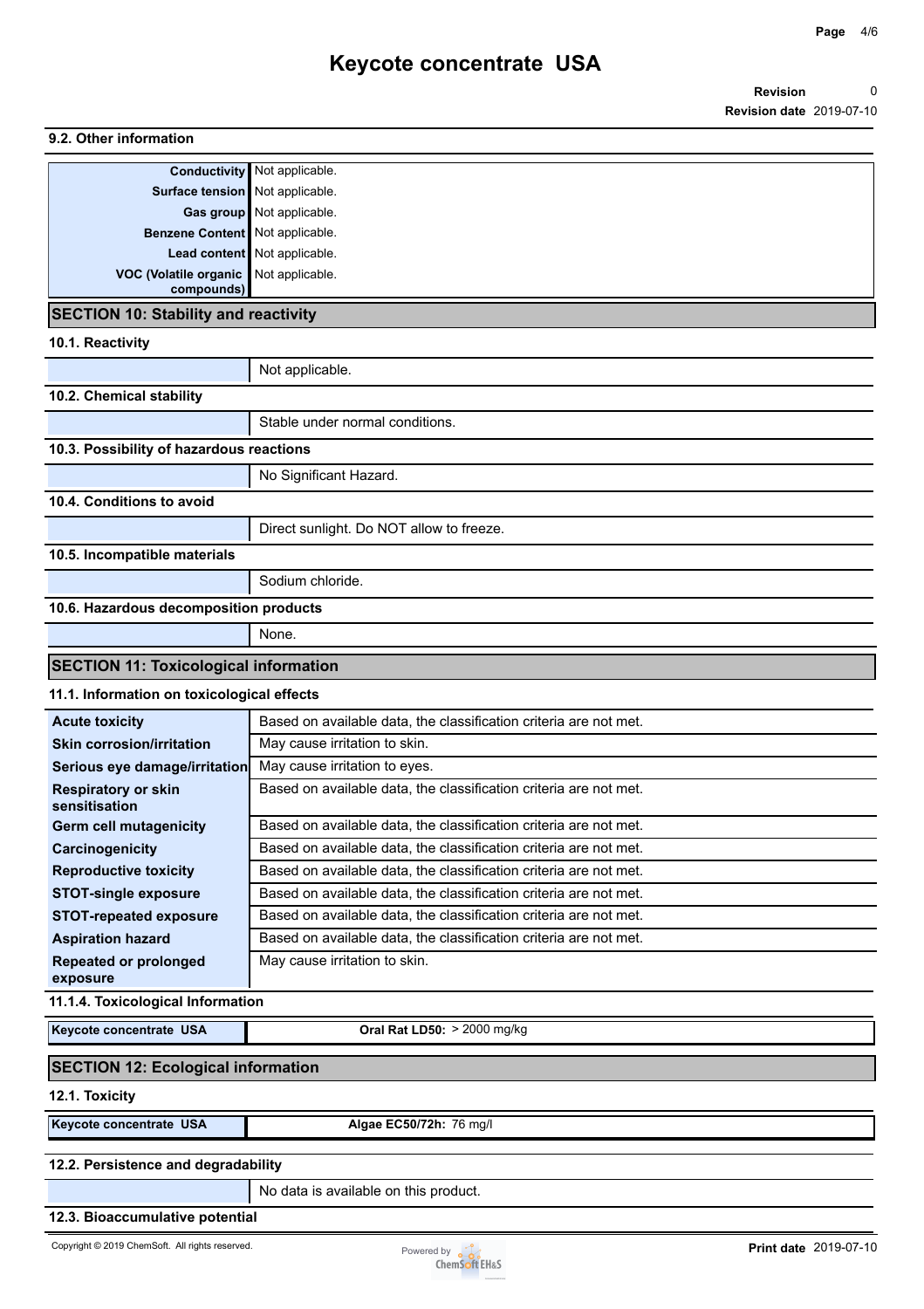|                                            | <b>Revision date 2019-07-10</b>                                                                                                                                                                                                                                                                        |
|--------------------------------------------|--------------------------------------------------------------------------------------------------------------------------------------------------------------------------------------------------------------------------------------------------------------------------------------------------------|
| 12.3. Bioaccumulative potential            |                                                                                                                                                                                                                                                                                                        |
|                                            |                                                                                                                                                                                                                                                                                                        |
|                                            | Does not bioaccumulate.                                                                                                                                                                                                                                                                                |
| <b>Partition coefficient</b>               |                                                                                                                                                                                                                                                                                                        |
|                                            | Keycote concentrate USA Not applicable.                                                                                                                                                                                                                                                                |
| 12.4. Mobility in soil                     |                                                                                                                                                                                                                                                                                                        |
|                                            | No data is available on this product.                                                                                                                                                                                                                                                                  |
| 12.5. Results of PBT and vPvB assessment   |                                                                                                                                                                                                                                                                                                        |
|                                            | Not applicable.                                                                                                                                                                                                                                                                                        |
| 12.6. Other adverse effects                |                                                                                                                                                                                                                                                                                                        |
|                                            | Not applicable.                                                                                                                                                                                                                                                                                        |
| <b>SECTION 13: Disposal considerations</b> |                                                                                                                                                                                                                                                                                                        |
|                                            |                                                                                                                                                                                                                                                                                                        |
| 13.1. Waste treatment methods              |                                                                                                                                                                                                                                                                                                        |
|                                            | Dispose of in compliance with all. local and national regulations.                                                                                                                                                                                                                                     |
| Disposal methods                           |                                                                                                                                                                                                                                                                                                        |
|                                            | Contact a licensed waste disposal company.                                                                                                                                                                                                                                                             |
| <b>Disposal of packaging</b>               |                                                                                                                                                                                                                                                                                                        |
|                                            | Do NOT reuse empty containers. Empty containers can be sent for disposal or recycling.                                                                                                                                                                                                                 |
| <b>SECTION 14: Transport information</b>   |                                                                                                                                                                                                                                                                                                        |
| 14.1. UN number                            |                                                                                                                                                                                                                                                                                                        |
|                                            | The product is not classified as dangerous for carriage.                                                                                                                                                                                                                                               |
| 14.2. UN proper shipping name              |                                                                                                                                                                                                                                                                                                        |
|                                            | The product is not classified as dangerous for carriage.                                                                                                                                                                                                                                               |
| 14.3. Transport hazard class(es)           |                                                                                                                                                                                                                                                                                                        |
|                                            | The product is not classified as dangerous for carriage.                                                                                                                                                                                                                                               |
| 14.4. Packing group                        |                                                                                                                                                                                                                                                                                                        |
|                                            | The product is not classified as dangerous for carriage.                                                                                                                                                                                                                                               |
| 14.5. Environmental hazards                |                                                                                                                                                                                                                                                                                                        |
|                                            | The product is not classified as dangerous for carriage.                                                                                                                                                                                                                                               |
| 14.6. Special precautions for user         |                                                                                                                                                                                                                                                                                                        |
|                                            | The product is not classified as dangerous for carriage.                                                                                                                                                                                                                                               |
|                                            | 14.7. Transport in bulk according to Annex II of MARPOL 73/78 and the IBC Code                                                                                                                                                                                                                         |
|                                            | The product is not classified as dangerous for carriage.                                                                                                                                                                                                                                               |
| <b>Further information</b>                 |                                                                                                                                                                                                                                                                                                        |
|                                            | The product is not classified as dangerous for carriage.                                                                                                                                                                                                                                               |
| <b>SECTION 15: Regulatory information</b>  |                                                                                                                                                                                                                                                                                                        |
|                                            | 15.1. Safety, health and environmental regulations/legislation specific for the substance or mixture                                                                                                                                                                                                   |
| <b>Regulations</b>                         | U.S. FEDERAL REGULATIONS: Keycote concentrate CERCLA 103 Reportable Quantity: This<br>product is not subject to CERCLA toxic chemical reporting requirements. Many states have more<br>stringent release reporting requirements. Report spills required under federal, state and local<br>regulations. |